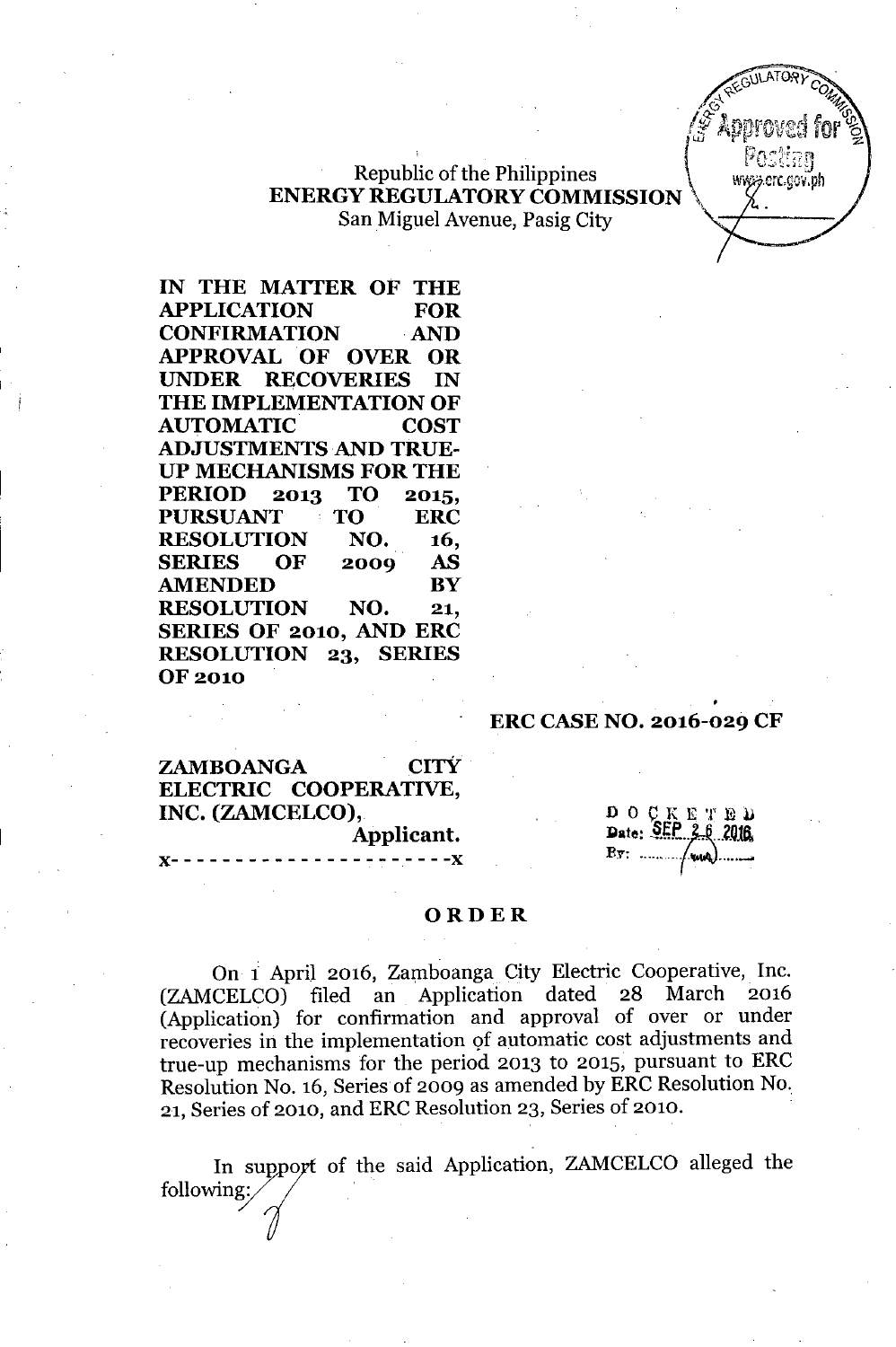### **ERC CASE NO. 2016-029 CF ORDER/13 September 2016 Page** 2 of 6

### THE APPLICANT

1. ZAMCELCO is a non-stock, non-profit electric cooperative, duly organized and existing under and by virtue of the laws of the Republic of the Philippines, with principal offices at MCLL Highway, Putik, Zamboanga City;

2. It holds an exclusive franchise issued by the National Electrification Commission to operate an electric light and power distribution service in Zamboanga City.

#### LEGAL BASIS FOR THE APPLICATION

3. ERC Resolution No. 16, Series of 2009 as amended by Resolution No. 21, Series of 2010 establishes the procedure for the automatic recovery of pass through costs and the confirmation process that would govern the automatic cost adjustment and trueup mechanisms approved by the Honorable Commission, with the objective of ensuring appropriate recovery of the pass through costs in an efficient manner and to put in place a fair and transparent process for the confirmation of the automatic cost adjustments implemented by Distribution Utilities and the true-up of other passthrough charges, involving the Generation Rate, Transmission Rate, System Loss Rate, Lifeline Rate Recovery, Inter-Class Cross-Subsidy Removal, or Treatment of Prompt Payment Discount, as the case may be;

4. On the other hand, ERC Resolution 23, Series of 2010, adopts the rules implementing the discounts to qualified senior citizen end-users and subsidy from subsidizing end-users on electricity consumption;

5. Foregoing resolutions further require the distribution utilities to file their respective consolidated applications once every three (3) years. Hence, the filing of the instant application, covering the period of January 2013 to December 2015.

#### OVER OR UNDER RECOVERIES OF ALLOWABLE COSTS

6. Applying the formulas provided under Resolution 16, Series of 2009 as amended by Resolution 21, Series of 2010 and Resolution 23, Series of 2010, applicant made calculations of the over recoveries charged or under-recoveries incurred as against its customers, in the implementation of certain automatic cost adjustments and true-up mechanisms, covering the period January 2013 to December 2015;

7. The results of its calculations are presented hereunder, as follows?:

|                         | <b>Allowable</b><br>Costs (PhP) | <b>Allowable</b><br><b>Revenue (PhP)</b> | (Over)/Under<br><b>Recovery</b><br>(PhP) |  |
|-------------------------|---------------------------------|------------------------------------------|------------------------------------------|--|
| Generation<br>Rate (GR) |                                 | 5,378,444,087.85   5,397,400,576.20      | (18,956,488.35)                          |  |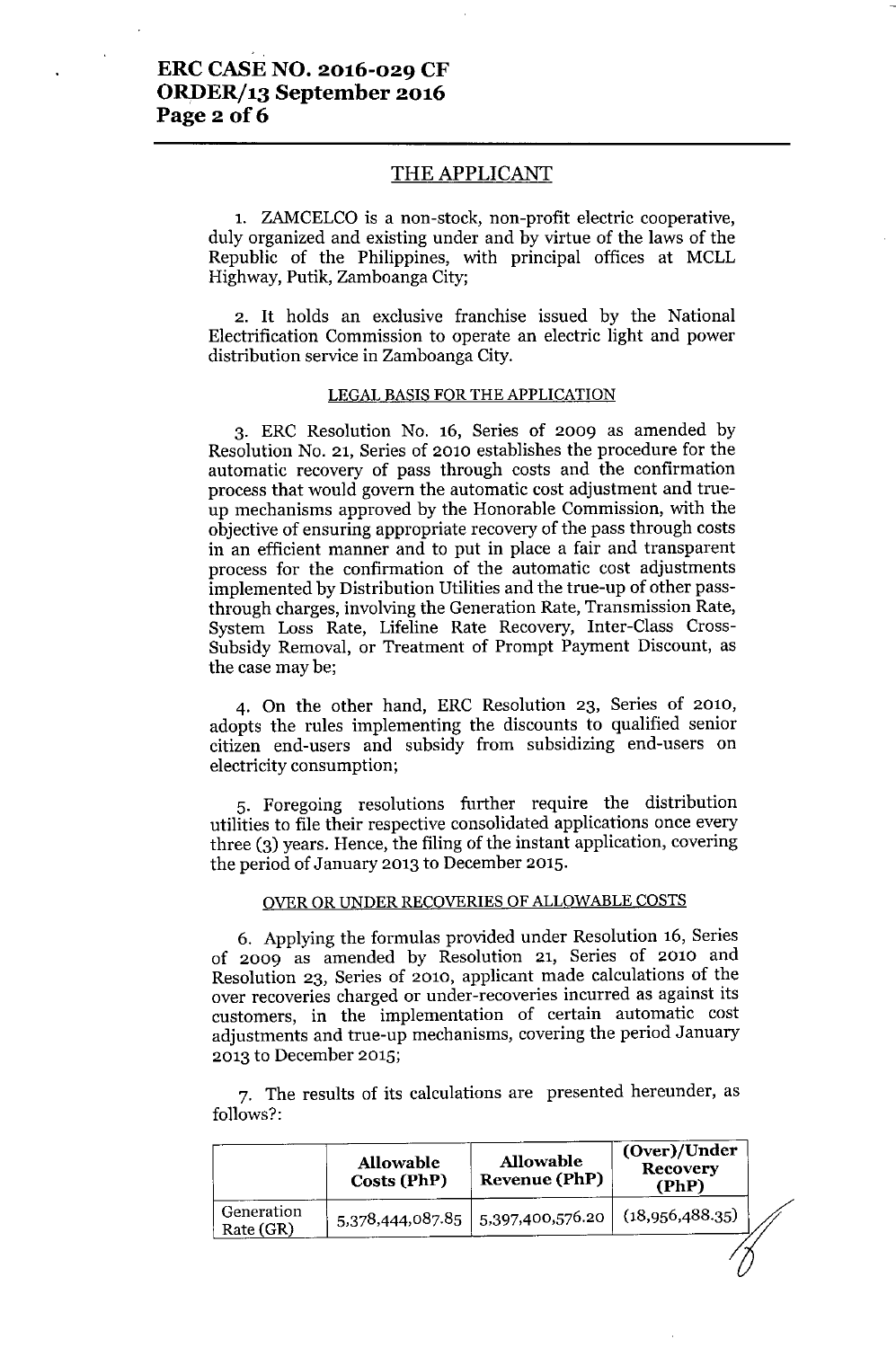# ERC CASE NO. 2016-029 CF ORDER/13 September 2016 Page 3 of 6

| Transmission<br>Rate (TR)                    | 1,146,881,180.66         | 1,268,153,883,83 | (121, 272, 703.17) |
|----------------------------------------------|--------------------------|------------------|--------------------|
| System Loss<br>Rate (SLR)                    | 1,059,623,379.33         | 1,050,172,631.50 | 9,450,747,84       |
|                                              | <b>Discount</b><br>(PhP) | Subsidy<br>(PhP) |                    |
| Lifeline Rate<br>(LR)                        | 97,611,172.94            | 98,511,338.24    | (900, 165.30)      |
| Senior<br>Citizen<br>Discount and<br>Subsidy | (28,796.03)              | 173,046.32       | (201, 842.35)      |
| Net Results                                  |                          |                  | (128, 347, 415.83) |

### SUPPORTING DATAAND DOCUMENTS

8. In support of the foregoing, applicant is submitting the following data and documents covering the period January 2013 to December 2015, labeled together and made integral part hereof as Annex "A", to wit:

- a) Summary of the results of individual calculations of over or under-recoveries made on the special allowable costs;
- b) Supplier and Transmission Data;
- c) Statistical Data;
- d) Implemented Rates Data;
- e) Power Bills of Power Suppliers;
- f) Official Receipts issued by Power Suppliers;
- g) Debit/Credit Memo of Power Suppliers;
- h) MFSR (Sections Band E);
- i) Consumer Bills of Lifeliners (per level), Non-Lifeliners (per customer class), and Senior Citizens (per level).

9. Considering the foregoing, it is respectfully prayed that the cooperative's calculations of over or under recoveries in the implementation of subject automatic cost adjustments and true-up mechanisms be confirmed and approved, and the cooperative be allowed to refund the over recoveries or collect the under recoveries, as the case maybe, to or from its customers.

#### PRAYER

WHEREFORE, premises considered, it is respectfully prayed of this Honorable Commission, that after due notice and hearing, ZAMCELCO's calculations of over or under recoveries in the implementation of certain automatic cost adjustments and trueup mechanisms covering the period January 2013 to December 2015, made pursuant to ERC Resolution 16, Series of 209 as amended by Resolution 21, Series of 2010 and ERC Resolution 23, Series of 2011, be confirmed and approved, and the cooperative be allowed to refund the over recoveries or collect the under recoveries, as the case maybe, to or from its customers, summarized as follows, to wit: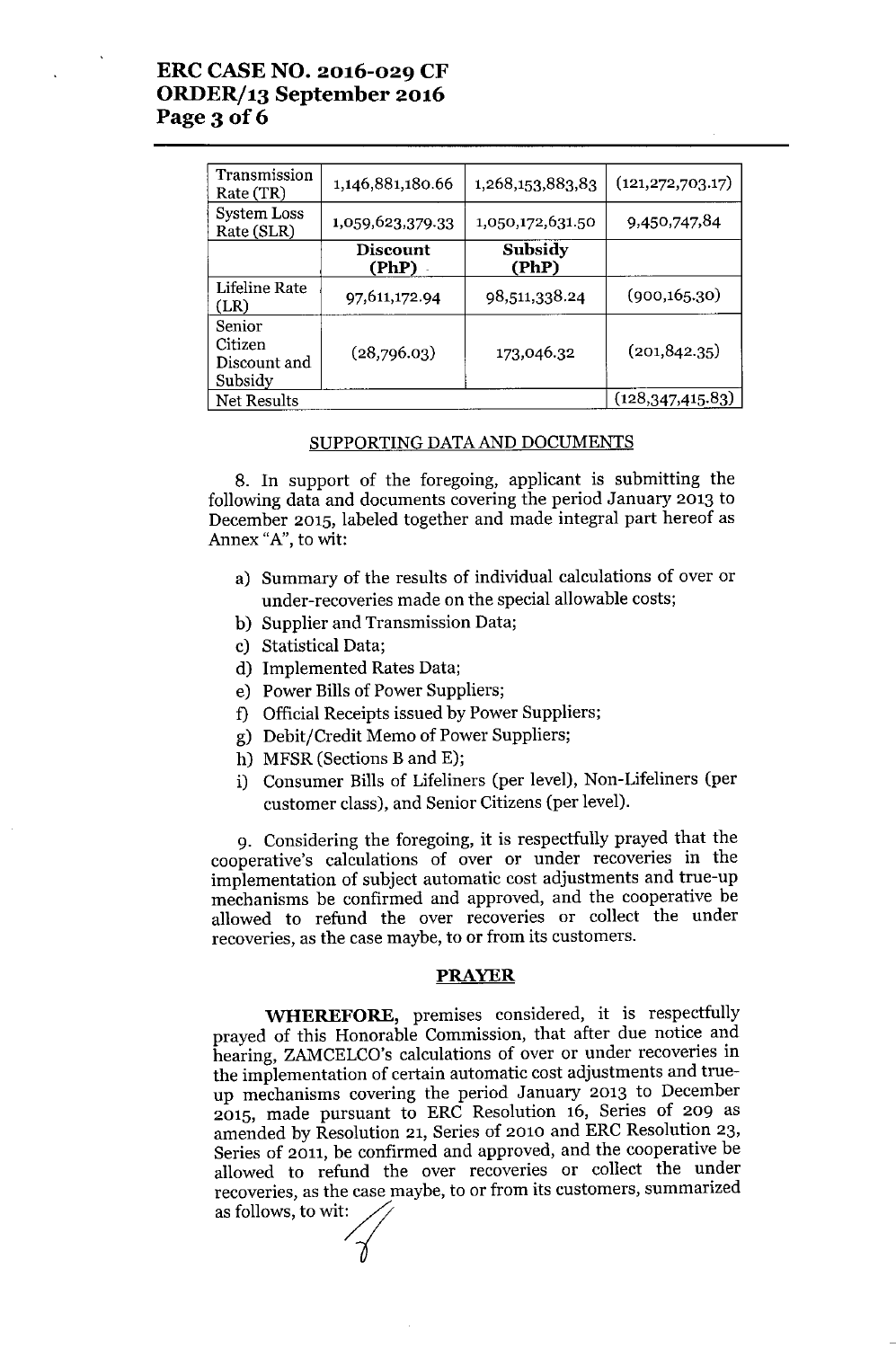# ERCCASENO. 2016-029 CF *ORDERj13* September 2016 Page 4 of 6

|                                              | <b>Allowable</b><br>Costs (PhP) | <b>Allowable</b><br><b>Revenue (PhP)</b> | (Over)/Under<br>Recovery<br>(PhP) |
|----------------------------------------------|---------------------------------|------------------------------------------|-----------------------------------|
| Generation<br>Rate (GR)                      | 5,378,444,087.85                | 5,397,400,576.20                         | (18,956,488,35)                   |
| Transmission<br>Rate (TR)                    | 1,146,881,180.66                | 1,268,153,883,83                         | (121, 272, 703.17)                |
| <b>System Loss</b><br>Rate (SLR)             | 1,059,623,379.33                | 1,050,172,631.50                         | 9,450,747,84                      |
|                                              | <b>Discount</b><br>(PhP)        | Subsidy<br>(PhP)                         |                                   |
| Lifeline Rate<br>(LR)                        | 97,611,172.94                   | 98,511,338.24                            | (900, 165.30)                     |
| Senior<br>Citizen<br>Discount and<br>Subsidy | (28,796.03)                     | 173,046.32                               | (201, 842.35)                     |
| <b>Net Results</b>                           |                                 |                                          | (128, 347, 415.83)                |

Other equitable reliefs are likewise prayed for.

Finding the said application to be sufficient in form and in substance with the required fees having been paid, the same is hereby set for determination of compliance with the jurisdictional requirements, expository presentation, Pre-trial Conference, and presentation of evidence on 4 November 2016 (Friday) at ten o'clock in the morning (10:00 A.M.) at the ERC Hearing Room, 15th Floor, Pacific Center Building, San Miguel Avenue, Pasig City.

ZAMCELCO is hereby directed to cause the publication of the attached Notice of Public Hearing, at its own expense, once (1x) in a newspaper of general circulation in the Philippines, at least ten (10) days before the date of the scheduled initial hearing. It is also directed to inform the consumers, by any other means available and appropriate, of the filing of the instant Application, its reasons therefor, and of the scheduled hearing thereon.

Let copies of the Application, this Order, and the attached Notice of Public Hearing be furnished the Office of the Solicitor General (OSG), the Commission on Audit (COA), and the Committees on Energy of both Houses of Congress. They are hereby requested, if they so desire, to send their duly authorized representatives at the scheduled hearing.

Likewise, let copies of this Order and the attached Notice of Public Hearing be furnished the Office of the Mayor and Local Government Unit (LGU) Legislative Body of Zamboanga City for the appropriate posting thereof on their respective bulletin boards,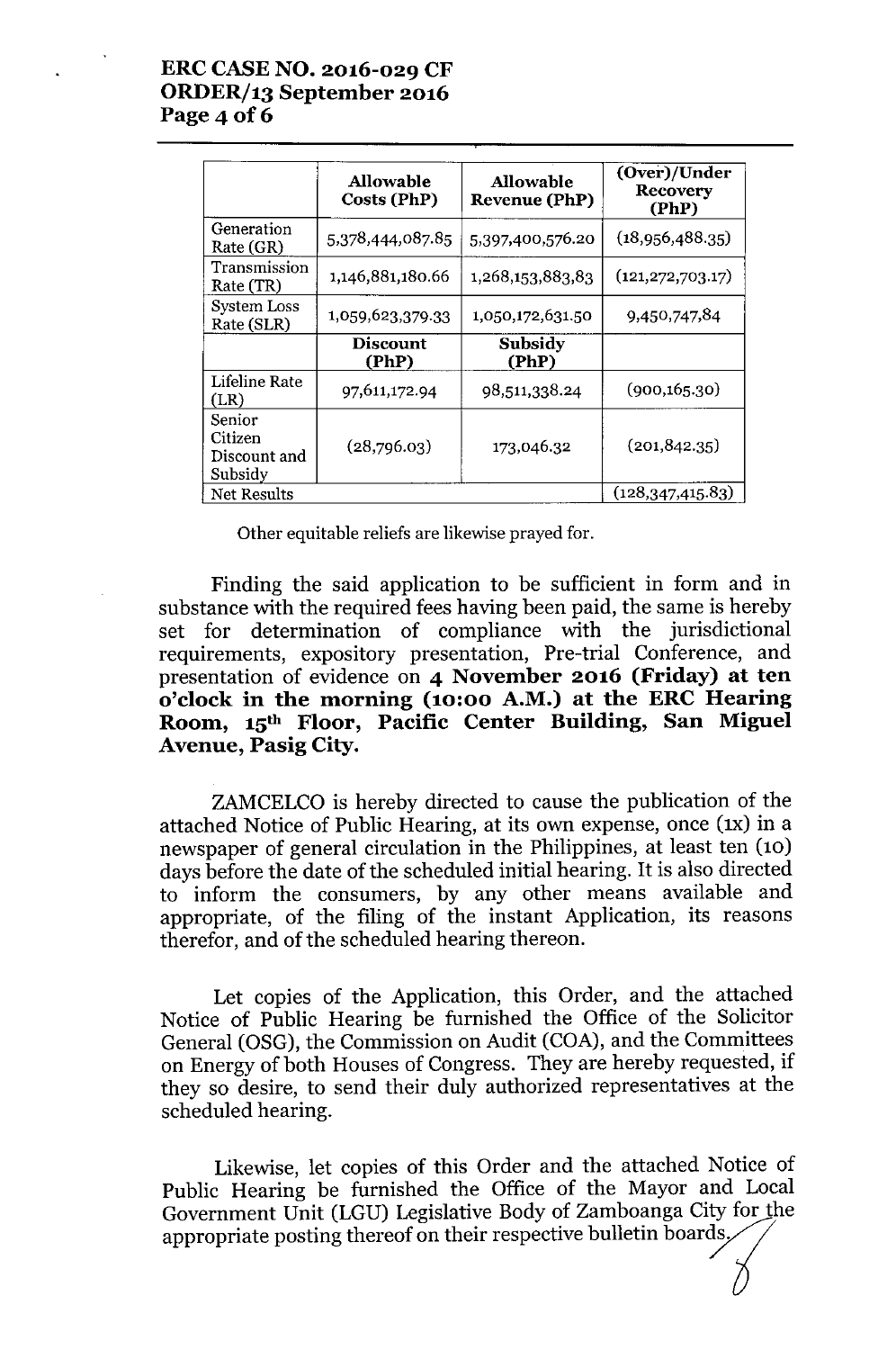### **ERC CASE NO. 2016-029 CF** *ORDERj13* **September 2016** Page 5 of 6

ZAMCELCO is hereby directed to furnish all those making requests therefor with copies of the Application and its attachments, subject to reimbursement of reasonable photocopying costs.

On the date of the initial hearing and Pre-trial Conference, ZAMCELCO must submit to the Commission their written Compliance with the jurisdictional requirements attaching therewith, methodically arranged and duly marked, the evidence of the actual posting and publication of the Notice of Public Hearing consisting of certifications issued to that effect, signed by the aforementioned Mayor and Local Government Legislative Body or their duly authorized representatives, bearing the seals of their offices, and the affidavits of the Editors or Business Managers of the newspapers where said Notice of Public Hearing were published together with the complete issues of the said newspapers, and such other proofs of compliance with the requirements of the Commission.

ZAMCELCO, and all interested parties are directed to submit, at least five (5) days before the date of initial hearing and Pre-trial Conference, their respective Pre-Trial Briefs containing, among others:

- (a) A summary of admitted facts and proposed stipulation of facts;
- (b) The issues to be tried or resolved;
- (c) The documents or exhibits to be presented, stating the purposes thereof and proposed markings therefor; and
- (d) The number and names of the witnesses, with their written testimonies in an individual affidavit form, to be attached to the Pre-Trial Brief.

Failure of ZAMCELCO to submit the required Pre-trial Brief and Judicial Affidavits of their witnesses within the prescribed period shall be a ground for cancellation of the scheduled hearing, and the resetting of which shall be six (6) months from said date of cancellation.

As part of the Pre-trial Conference, ZAMCELCO must also be prepared to make an expository presentation of their application, aided by whatever communication medium that they may deem appropriate for the purpose, in order to put in plain words and